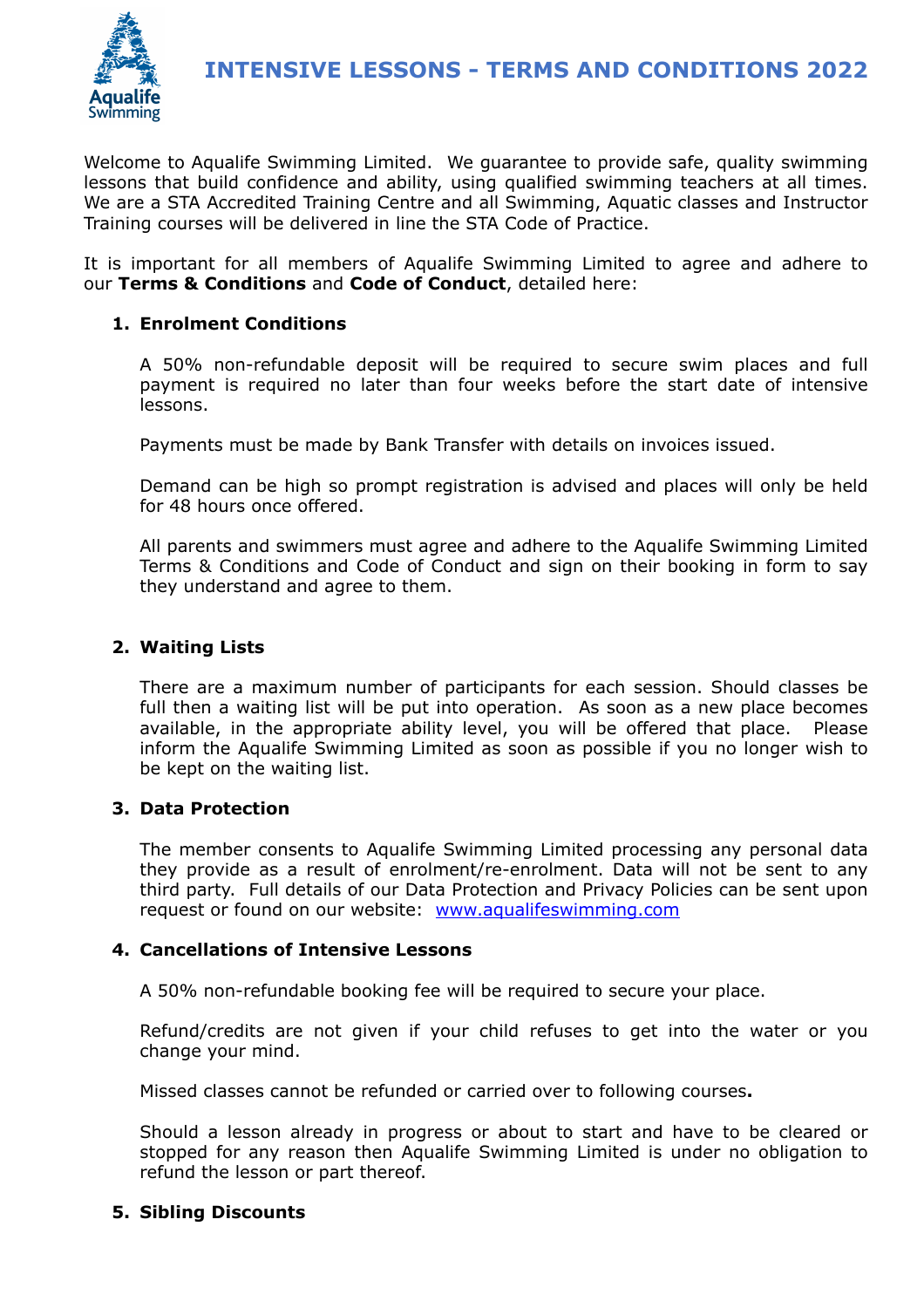

No sibling discount is offered for intensive lessons.

# **6. Cancellation Due to Circumstances beyond our Control ("Force Majeure")**

There may be circumstances beyond our control and contemplation, in which the pool may not be available for Aqualife Swimming lessons or swim sessions. Examples of these circumstances (but are not limited to) damage to the pool, severe weather conditions including snow and ice, power failures, industrial action, war, political unrest. Such circumstances are referred to as Force Majeure. In such cases no refund will be issued.

In the event that there is a pool closure, our main mode of communication will be email and a text message. We suggest that you check your inbox before the start of any swim session.

Aqualife Swimming Limited reserves the right to change or cancel a course at any time. Arrangements will be made to reschedule any cancelled classes by adding in an additional date(s) at the end of term or offering a make up class within the current term schedule at an alternative Aqualife swim session. If Aqualife are unable to provide alternative dates or make up sessions, a credit will be added to your invoice for the following term or a refund for the cancelled session(s) will be issued. No refunds will be given if clients refuse all alternative dates offered by Aqualife.

#### **7. Medical**

When you sign our **terms & conditions**, you take responsibility for the fact that, should you answer 'yes' regarding any medical or special educational needs or conditions you or your child might have, you have consulted with a doctor before starting with us. This responsibility is passed on to any other parent or carer who might bring your child swimming.

Medical conditions along with any Special Educational Needs must be disclosed to Aqualife Swimming Limited regarding the health of you, your child or those who you have placed your child in care with for the purpose of attending swimming sessions. All information received is treated in confidence and with sensitivity.

If your child has a heavy cold, sinusitis, an ear infection or has suffered with sickness or diarrhoea within the past 48 hours we recommend they do not swim. Following on from sickness we request your child be clear of any symptoms for 48 hours prior to attendance at class.

If a swimmer has broken a limb, requires an operation or has been given a medical reason why they cannot attend the remaining lessons, then we will consider transferring the lessons to the next term, or offering extra lessons if we can accommodate this. This is subject to a doctor's note being received. Only the number of days or weeks remaining from the intensive sessions will be held and carried over and the weeks cannot be backdated for missed lessons.

# **8. Teaching Practices / Working in the Water**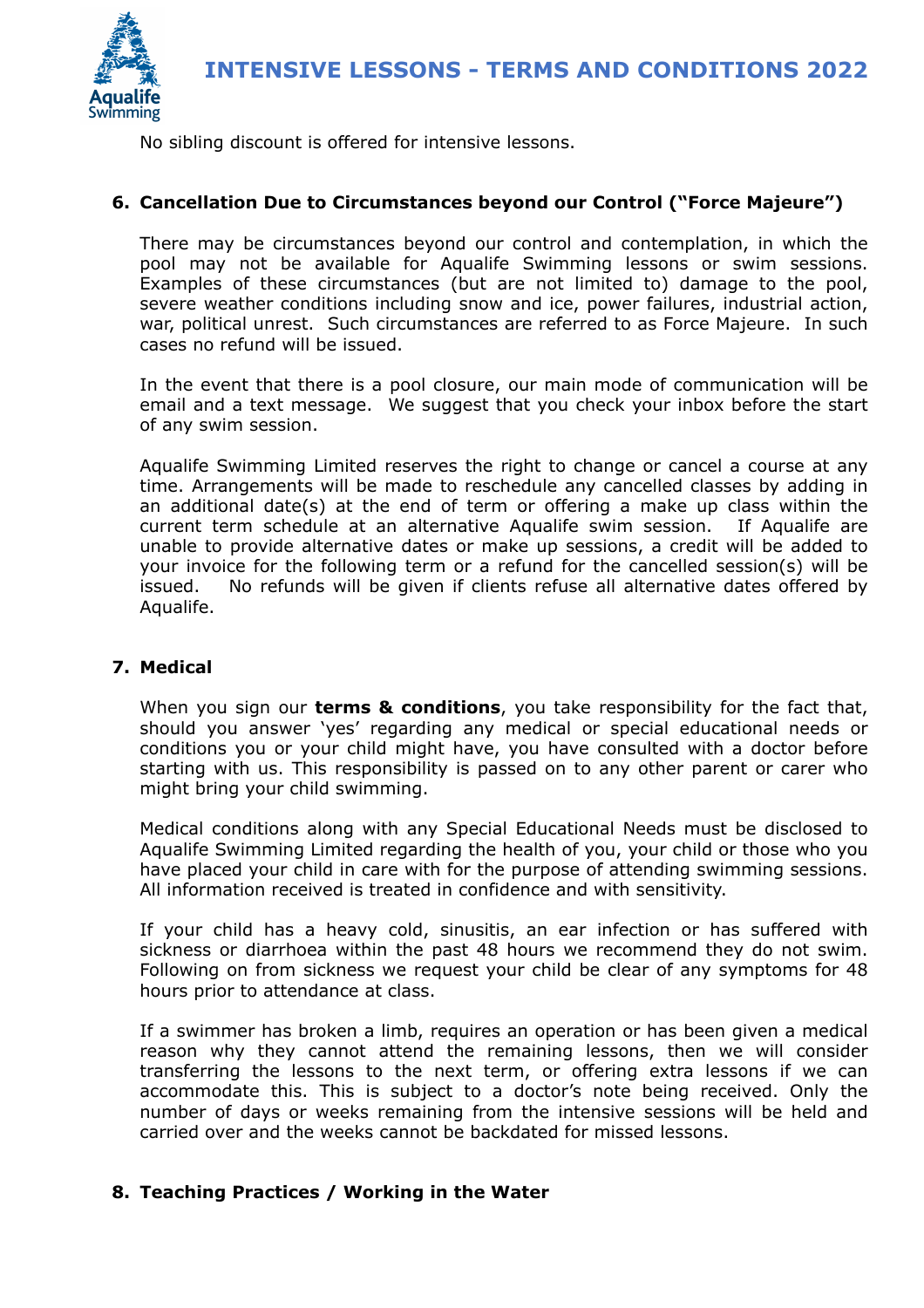

All Instructors are qualified, insured and experienced swimming teachers and hold the relevant ASA / STA certificate(s). The Aqualife ethos is to provide small ratios of Swimmer to Instructor, ensuring your child will receive above average attention.

Due to our holistic ethos, many of our Learn to Swim lessons are taught with an Instructor in the water who will assist swimmers with some physical contact to support and aid their learning. Aqualife Swimming Instructors strictly adhere to Child Protection Procedures, are DBS (CRB) checked and receive termly CPD updates in respect to working in the water and Safeguarding Policies.

Aqualife Swimming Limited reserves the right to replace advertised coaches or programmes where unavoidable. If an instructor is unwell or cannot attend a session, Aqualife Swimming Limited will endeavour to provide a cover teacher.

# **9. Lost Property**

Aqualife Swimming Limited does not accept responsibility for any damage or loss of property or articles left on the premises (whether being worn or left in the pool/changing rooms) or within the grounds/car park of the premises. If you have any issues with lost property please do not contact the school directly, telephone or email our office [\(admin@aqualifeswimming.com](mailto:admin@aqualifeswimming.com) / 07969 164138) and we will try to assist.

# **10.Parking**

All our pools are on private school property and surrounding school areas must not be accessed or trespassed on. Please make sure you are parked in the allocated parking spaces only. Please do not park on any grassed areas. **Parents/guardians must supervise children at all times inside and outside the pool building and parking areas.** 

**If the venue rules are not adhered to, Aqualife Swimming reserve the right to ask clients to leave the premises and terminate the swimming lessons without refund.**

# **11.Client Responsibility**

All users of the private pools are to make themselves familiar with the individual pool's rules. These are provided and are displayed at each pool. Parents/ guardians are responsible for their children at all times, on poolside, in the changing area and entrance areas. They should always be under the direct supervision of an adult who is not taking part in the lesson and never be left unattended. Children running on wet surfaces can very easily slip and hurt themselves. All participants are not Aqualife Swimming Limited's responsibility until the instructor takes the register for the class. Parents should remain at the pool venue when their child/ren is/are swimming. Aqualife Swimming Limited shall not be held responsible for any personal injury or fatality that may occur. Responsibility for all applications of swimming practised outside of Aqualife Swimming Limited's classes both now and in the future is borne by you and not Aqualife Swimming Limited.

# **12.Photography**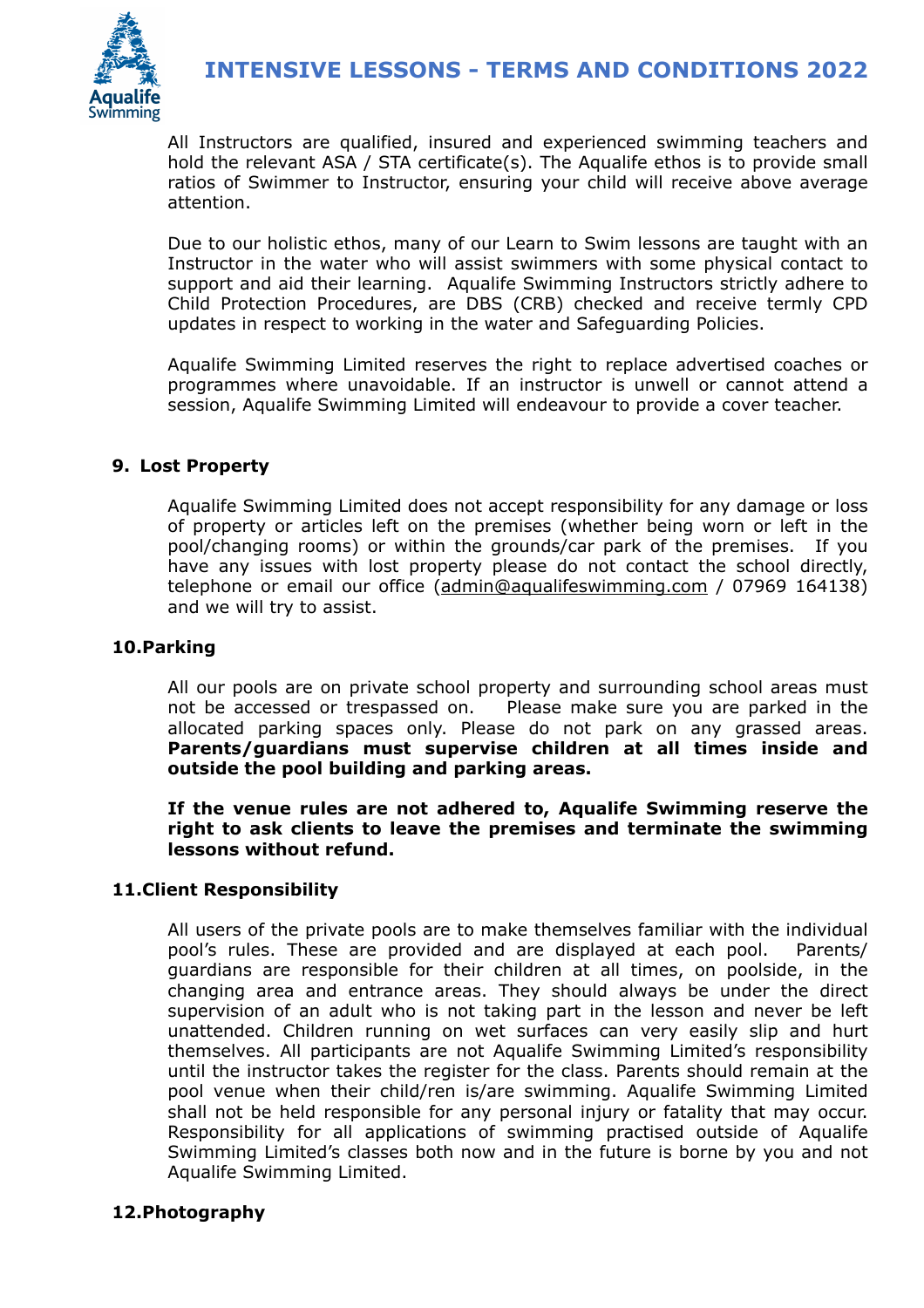

Please note that due to child protection regulations photography (including camera phones) and video filming are **NOT** permitted during Aqualife Swimming Limited lessons or photo sessions arranged by Aqualife Swimming Limited. All Aqualife Swimming Limited photography, logos and illustrations are the copyright of Aqualife Swimming Limited (or credited party). Any scanning or reproduction of any of the above without our written agreement will be regarded as being in breach of our copyright and dealt with accordingly. Aqualife Swimming Limited cannot be held liable for the actions of third parties and, therefore, excludes to the fullest extent possible by law, any liability arising from a breach of this section headed "Photography" by any party.

# **13.CODE OF CONDUCT**

# **a. Swimmers:**

- Swimmers should not eat for at least one hour prior to swimming.
- Please arrive for the teaching session on time.
- Whilst you are waiting for your class, please keep poolside noise down to a minimum so that all lessons can take place in a calm and peaceful atmosphere.
- Only enter the pool (water) once your instructor has invited you to do so.
- Listen to what your instructor tells you. If you don't understand, please ask.
- The following action is seen as disorderly behaviour: running, diving, jumping, ducking, fighting, bombing, shouting and throwing items.
- If you are warned and behaviour persists you will be asked to leave.
- Swimming goggles, including those with ophthalmic prescription lenses, may be worn at the wearers own risk.
- To avoid injury the wearing of spectacles in the water by a swimmer during a session is not recommended.
- Care of spectacles is the responsibility of the parent/guardian.
- Jewellery can be a hazard and should not be worn during swimming, including earrings.
- Appropriate swimwear should be worn at all times in the swimming pool and communal changing areas.
- For parent and baby swimming, a swim nappy should be used held in place by a swimming costume or happy nappy.
- **All nappies must be taken home and not left at the pool.**
- During lessons parents/guardians must not interrupt or communicate with the teacher from poolside, distract the pupils or approach the poolside, unless it is a matter of health and safety, as you may endanger the safety of the pupils and other pool users.
- Please ensure a swim hat is used or long hair is tied up.

# **14.Pool Safety**

In the event of any emergency the person in charge will follow the pool's emergency action plan (EAP). All swimmers and spectators will immediately stop what they are doing and wait quietly for further instructions.

Should it be necessary to clear the pool, when the instruction is given, all swimmers will move to the sides of the pool, leave the water and stand back from the side.